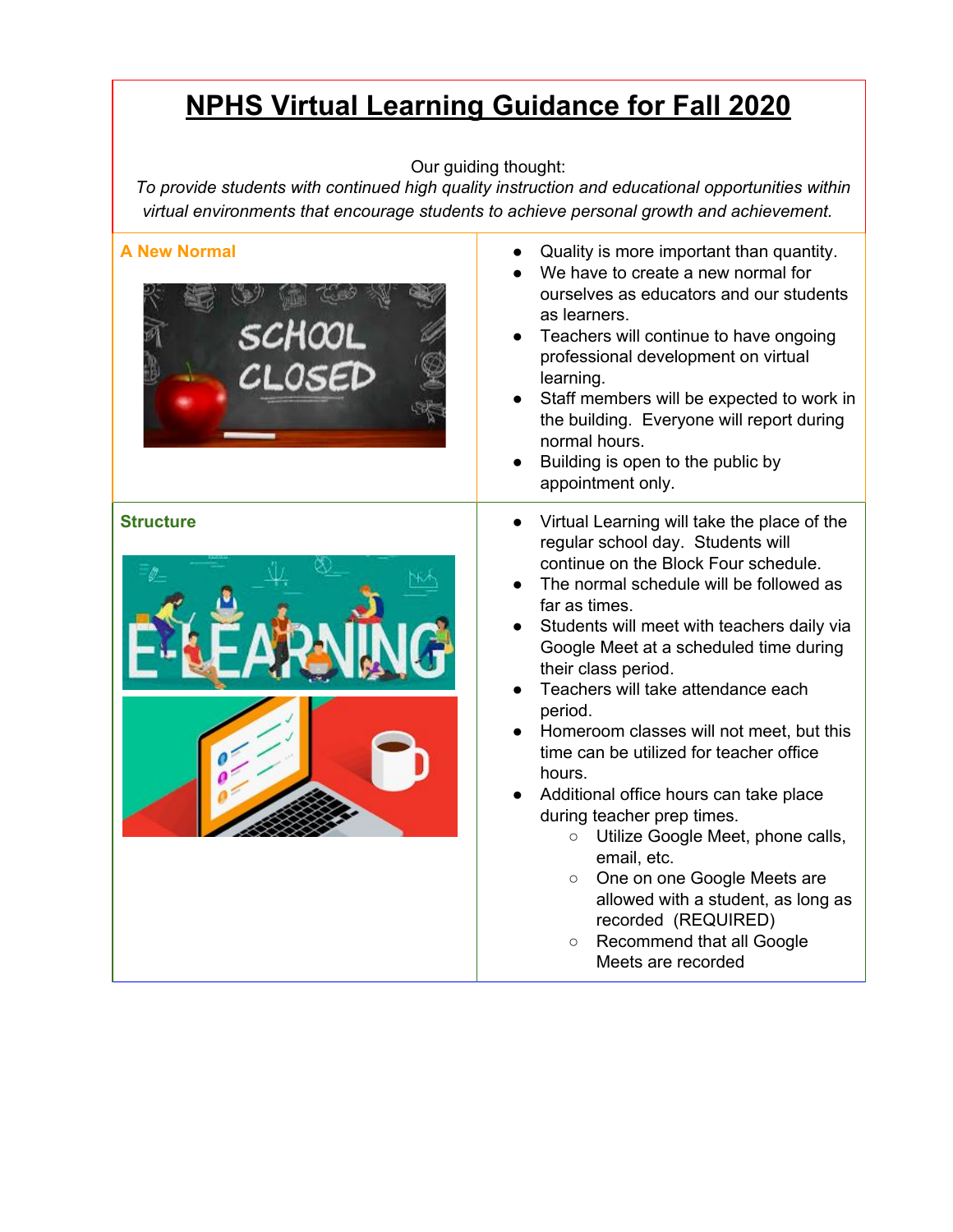| <b>Grading and Assessing</b> | Formative assessments can be given<br>during virtual learning.<br>Now more than ever, it is important to<br>$\bullet$<br>change what we have "always done" and<br>try to incorporate more authentic<br>assessments.<br>Incorporate clear due dates for<br>assignments and assessments.<br>No Fall NWEA 2020-2021.                                                                                                                                                                                                                                                                                                                                                                                                                                                                                                                                                                                                                                                                                                                                                                                                                                                |
|------------------------------|------------------------------------------------------------------------------------------------------------------------------------------------------------------------------------------------------------------------------------------------------------------------------------------------------------------------------------------------------------------------------------------------------------------------------------------------------------------------------------------------------------------------------------------------------------------------------------------------------------------------------------------------------------------------------------------------------------------------------------------------------------------------------------------------------------------------------------------------------------------------------------------------------------------------------------------------------------------------------------------------------------------------------------------------------------------------------------------------------------------------------------------------------------------|
| <b>Instruction</b>           | Curriculum Maps will be used as a guide<br>$\bullet$<br>(with lots of grace knowing the pacing will<br>be so much different and you may not<br>have the materials you need). Use the<br>essential questions and Indiana<br>Standards to help prioritize.<br>Teachers teaching the same subject<br>need to be very consistent. We strongly<br>encourage you to share the load; divide<br>and conquer.<br>Early college courses need to make sure<br>they have completed the required<br>material, such as critical thinking papers.<br>Please reach out to Kevin regarding VU<br>expectations.<br>Resource teachers, SLPs, OTs, and PTs<br>will contact parents to implement<br>reasonable, accessible and appropriate<br>services to our students and continue to<br>collaborate with general education<br>teachers.<br>Units should continue while in virtual<br>learning.<br>Teachers will determine their own due<br>$\bullet$<br>dates based on what is best for their<br>students and what makes sense. These<br>dates should be clearly communicated<br>and grades need to be entered by<br>Tuesday morning.<br>Not all activities need to be on a device. |
| <b>Connection is Key!</b>    | Teacher to student<br>They need to see and hear us<br>$\circ$                                                                                                                                                                                                                                                                                                                                                                                                                                                                                                                                                                                                                                                                                                                                                                                                                                                                                                                                                                                                                                                                                                    |
|                              | Content to student<br>Student to student<br>They need to see and hear each<br>$\circ$<br>other<br>If you offer live sessions, record them so<br>students can watch anytime.                                                                                                                                                                                                                                                                                                                                                                                                                                                                                                                                                                                                                                                                                                                                                                                                                                                                                                                                                                                      |